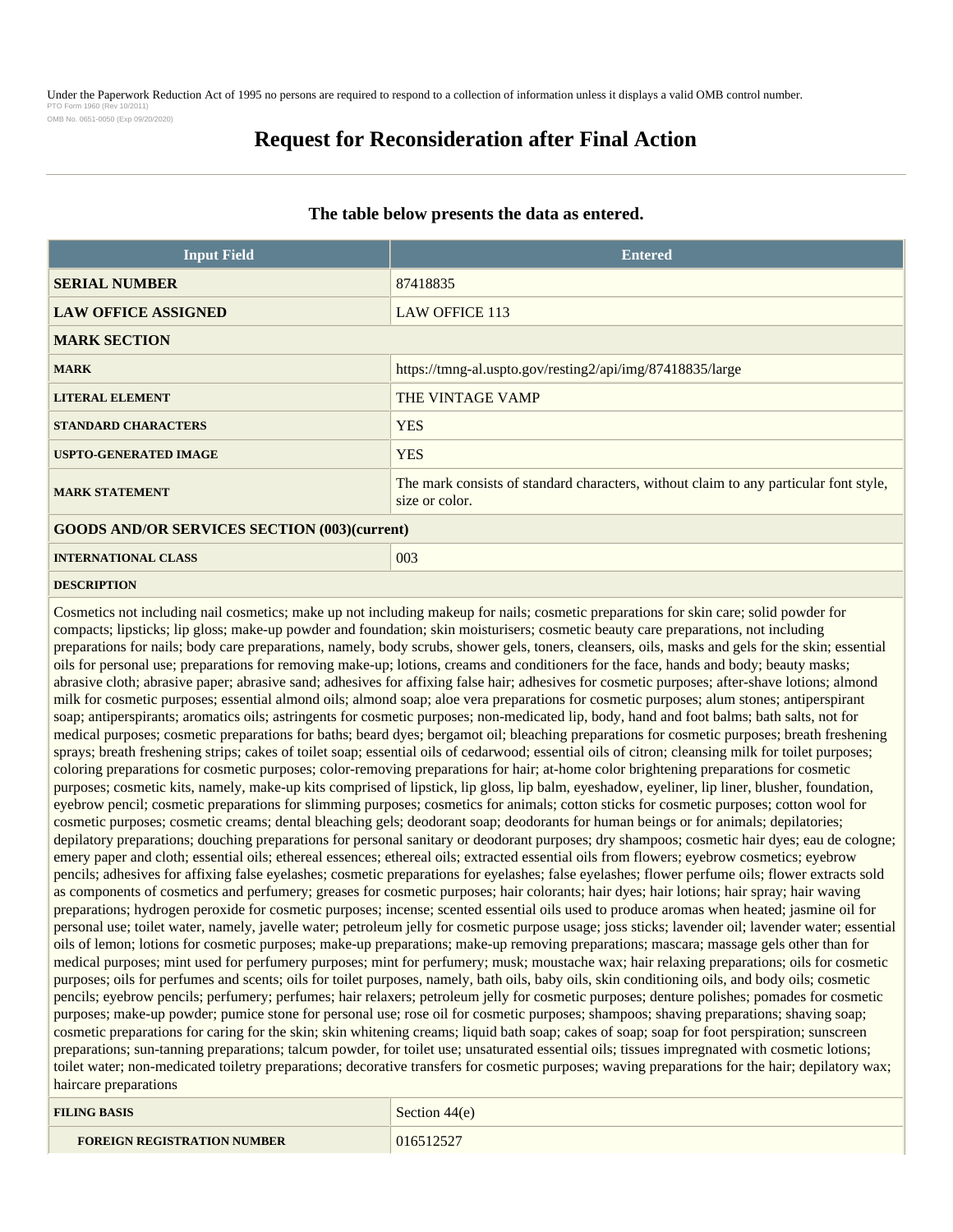| <b>FOREIGN REGISTRATION</b><br><b>COUNTRY</b>         | European Union Trademark - EUTM |
|-------------------------------------------------------|---------------------------------|
| <b>FOREIGN REGISTRATION</b><br><b>DATE</b>            | 08/29/2017                      |
| <b>FOREIGN EXPIRATION DATE</b>                        | 03/27/2027                      |
| <b>GOODS AND/OR SERVICES SECTION (003) (proposed)</b> |                                 |
| <b>INTERNATIONAL CLASS</b>                            | 003                             |
| TD A CIZED TEVT DECODIDTION                           |                                 |

**TRACKED TEXT DESCRIPTION**

Cosmetics not including nail cosmetics; make up not including makeup for nails; cosmetic preparations for skin care; solid powder for compacts; lipsticks; lip gloss; make-up powder and foundation; skin moisturisers; cosmetic beauty care preparations, not including preparations for nails; body care preparations, namely, body serubs, shower gels, toners, cleansers, oils, masks and gels for the skin; body care preparations, namely, body scrubs, shower gels; non-medicated skin care preparations, namely, toners, cleansers, oils, masks, and gels; essential oils for personal use; preparations for removing make-up; lotions, creams and conditioners for the face, hands and body; beauty masks; abrasive cloth; abrasive paper; abrasive sand; adhesives for affixing false hair; adhesives for cosmetic purposes; after-shave lotions; almond milk for cosmetic purposes; essential almond oils; almond soap; aloe vera preparations for cosmetic purposes; alum stones; antiperspirant soap; antiperspirants; aromatics oils; astringents for cosmetic purposes; non-medicated lip, body, hand and foot balms; bath salts, not for medical purposes; cosmetic preparations for baths; beard dyes; bergamot oil; bleaching preparations for cosmetic purposes; breath freshening sprays; breath freshening strips; cakes of toilet soap; essential oils of cedarwood; essential oils of citron; cleansing milk for toilet purposes; coloring preparations for cosmetic purposes; color-removing preparations for hair; cosmetic kits, namely, make-up kits comprised of lipstick, lip gloss, lip balm, eyeshadow, eyeliner, lip liner, blusher, foundation, eyebrow pencil; at-home color brightening preparations for cosmetic purposes; cosmetic kits, namely make-up kits comprised of lipstick, lip gloss, lip balm, eyeshadow, eyeliner, lip liner, blusher, foundation, eyebrow pencil; cosmetic preparations for slimming purposes; cosmetics for animals; cotton sticks for cosmetic purposes; cotton wool for cosmetic purposes; cosmetic creams; dental bleaching gels; deodorant soap; deodorants for human beings or for animals; depilatories; depilatory preparations; douching preparations for personal sanitary or deodorant purposes; dry shampoos; cosmetic hair dyes; eau de cologne; emery paper and cloth; essential oils; ethereal essences; ethereal oils; extracted essential oils from flowers; eyebrow cosmetics; eyebrow pencils; adhesives for affixing false eyelashes; cosmetic preparations for eyelashes; false eyelashes; flower perfume oils; flower extracts sold as components of cosmetics and perfumery; greases for cosmetic purposes; hair colorants; hair dyes; hair lotions; hair spray; hair waving preparations; hydrogen peroxide for cosmetic purposes; incense; scented essential oils used to produce aromas when heated; jasmine oil for personal use; toilet water, namely, javelle water; petroleum jelly for cosmetic purpose usage; joss sticks; lavender oil; lavender water; essential oils of lemon; lotions for cosmetic purposes; make-up preparations; make-up removing preparations; mascara; massage gels other than for medical purposes; mint used for perfumery purposes; mint for perfumery; musk; moustache wax; hair relaxing preparations; oils for cosmetic purposes; oils for perfumes and scents; oils for toilet purposes, namely, bath oils, baby oils, skin conditioning oils, and body oils; cosmetic pencils; eyebrow pencils; perfumery; perfumes; hair relaxers; petroleum jelly for cosmetic purposes; denture polishes; pomades for cosmetic purposes; make-up powder; pumice stone for personal use; rose oil for cosmetic purposes; shampoos; shaving preparations; shaving soap; cosmetic preparations for caring for the skin; skin whitening creams; liquid bath soap; cakes of soap; soap for foot perspiration; sunscreen preparations; sun-tanning preparations; talcum powder, for toilet use; unsaturated essential oils; tissues impregnated with cosmetic lotions; toilet water; non-medicated toiletry preparations; decorative transfers for cosmetic purposes; waving preparations for the hair; depilatory wax; haircare preparations

# **FINAL DESCRIPTION**

Cosmetics not including nail cosmetics; make up not including makeup for nails; cosmetic preparations for skin care; solid powder for compacts; lipsticks; lip gloss; make-up powder and foundation; skin moisturisers; cosmetic beauty care preparations, not including preparations for nails; body care preparations, namely, body scrubs, shower gels; non-medicated skin care preparations, namely, toners, cleansers, oils, masks, and gels; essential oils for personal use; preparations for removing make-up; lotions, creams and conditioners for the face, hands and body; beauty masks; abrasive cloth; abrasive paper; abrasive sand; adhesives for affixing false hair; adhesives for cosmetic purposes; after-shave lotions; almond milk for cosmetic purposes; essential almond oils; almond soap; aloe vera preparations for cosmetic purposes; alum stones; antiperspirant soap; antiperspirants; aromatics oils; astringents for cosmetic purposes; non-medicated lip, body, hand and foot balms; bath salts, not for medical purposes; cosmetic preparations for baths; beard dyes; bergamot oil; bleaching preparations for cosmetic purposes; breath freshening sprays; breath freshening strips; cakes of toilet soap; essential oils of cedarwood; essential oils of citron; cleansing milk for toilet purposes; coloring preparations for cosmetic purposes; color-removing preparations for hair; at-home color brightening preparations for cosmetic purposes; cosmetic kits, namely make-up kits comprised of lipstick, lip gloss, lip balm, eyeshadow, eyeliner, lip liner, blusher, foundation, eyebrow pencil; cosmetic preparations for slimming purposes; cosmetics for animals; cotton sticks for cosmetic purposes; cotton wool for cosmetic purposes; cosmetic creams; dental bleaching gels; deodorant soap; deodorants for human beings or for animals; depilatories; depilatory preparations; douching preparations for personal sanitary or deodorant purposes; dry shampoos; cosmetic hair dyes; eau de cologne; emery paper and cloth; essential oils; ethereal essences; ethereal oils; extracted essential oils from flowers; eyebrow cosmetics; eyebrow pencils; adhesives for affixing false eyelashes; cosmetic preparations for eyelashes; false eyelashes; flower perfume oils; flower extracts sold as components of cosmetics and perfumery; greases for cosmetic purposes; hair colorants; hair dyes; hair lotions; hair spray; hair waving preparations; hydrogen peroxide for cosmetic purposes; incense; scented essential oils used to produce aromas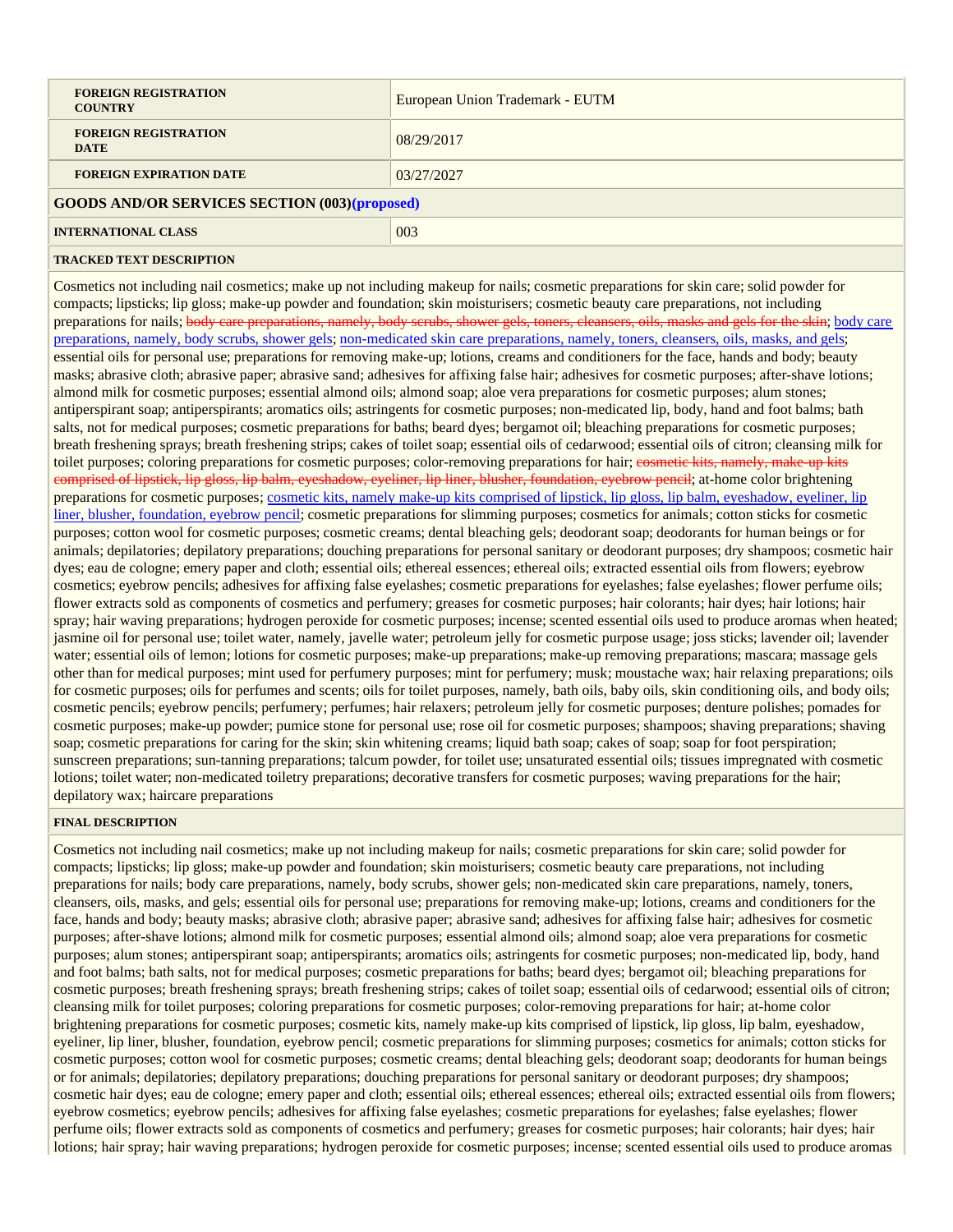when heated; jasmine oil for personal use; toilet water, namely, javelle water; petroleum jelly for cosmetic purpose usage; joss sticks; lavender oil; lavender water; essential oils of lemon; lotions for cosmetic purposes; make-up preparations; make-up removing preparations; mascara; massage gels other than for medical purposes; mint used for perfumery purposes; mint for perfumery; musk; moustache wax; hair relaxing preparations; oils for cosmetic purposes; oils for perfumes and scents; oils for toilet purposes, namely, bath oils, baby oils, skin conditioning oils, and body oils; cosmetic pencils; eyebrow pencils; perfumery; perfumes; hair relaxers; petroleum jelly for cosmetic purposes; denture polishes; pomades for cosmetic purposes; make-up powder; pumice stone for personal use; rose oil for cosmetic purposes; shampoos; shaving preparations; shaving soap; cosmetic preparations for caring for the skin; skin whitening creams; liquid bath soap; cakes of soap; soap for foot perspiration; sunscreen preparations; sun-tanning preparations; talcum powder, for toilet use; unsaturated essential oils; tissues impregnated with cosmetic lotions; toilet water; non-medicated toiletry preparations; decorative transfers for cosmetic purposes; waving preparations for the hair; depilatory wax; haircare preparations

| <b>FILING BASIS</b>                                 | Section $44(e)$                 |  |
|-----------------------------------------------------|---------------------------------|--|
| <b>FOREIGN REGISTRATION NUMBER</b>                  | 016512527                       |  |
| <b>FOREIGN REGISTRATION</b><br><b>COUNTRY</b>       | European Union Trademark - EUTM |  |
| <b>FOREIGN REGISTRATION</b><br><b>DATE</b>          | 08/29/2017                      |  |
| <b>FOREIGN EXPIRATION DATE</b>                      | 03/27/2027                      |  |
| <b>GOODS AND/OR SERVICES SECTION (044)(current)</b> |                                 |  |
| <b>INTERNATIONAL CLASS</b>                          | 044                             |  |
|                                                     |                                 |  |

### **DESCRIPTION**

Make up artist services; make-up consultation; cosmetic make-up application services; providing beauty care information; beauty salon and beauty treatment consultation services; beauty therapy services and treatments, namely, the application of permanent and semi-permanent make-up, facial massage, facial skin conditioning treatments, facial mask treatments, facial peel treatments, the application of eyelash extensions, eyebrow shaping, threading and waxing, hair removal treatments; cosmetic beauty treatment consultation services; providing a website featuring advice in the field of healthcare, diet planning, and lifestyle wellness; cosmetic colouring and styling services; hair care, hair colouring, hair styling and hair cutting services; hairdressing salon services

| <b>FILING BASIS</b>                                   | Section $44(e)$                 |
|-------------------------------------------------------|---------------------------------|
| <b>FOREIGN REGISTRATION NUMBER</b>                    | 016512527                       |
| <b>FOREIGN REGISTRATION</b><br><b>COUNTRY</b>         | European Union Trademark - EUTM |
| <b>FOREIGN REGISTRATION</b><br><b>DATE</b>            | 08/29/2017                      |
| <b>FOREIGN EXPIRATION DATE</b>                        | 03/27/2027                      |
| <b>GOODS AND/OR SERVICES SECTION (044) (proposed)</b> |                                 |
| <b>INTERNATIONAL CLASS</b>                            | 044                             |

#### **TRACKED TEXT DESCRIPTION**

Make up artist services; make-up consultation; cosmetic make-up application services; providing beauty care information; beauty salon and beauty treatment consultation services; beauty therapy services and treatments, namely, the application of permanent and semi-permanent make-up, facial massage, facial skin conditioning treatments, facial mask treatments, facial peel treatments, the application of eyelash extensions, eyebrow shaping, threading and waxing, hair removal treatments; beauty therapy services and treatments namely, the application of permanent and semi-permanent make-up, facial massage, facial skin conditioning treatments, facial mask treatments, facial peel treatments, the application of eyelash extensions, eyebrow shaping, threading and waxing, hair removal treatments; cosmetic beauty treatment consultation services; providing a website featuring advice in the field of healthcare, diet planning, and lifestyle wellness; cosmetic colouring and styling services; hair care, hair colouring, hair styling and hair cutting services; hairdressing salon services

### **FINAL DESCRIPTION**

Make up artist services; make-up consultation; cosmetic make-up application services; providing beauty care information; beauty salon and beauty treatment consultation services; beauty therapy services and treatments namely, the application of permanent and semi-permanent make-up, facial massage, facial skin conditioning treatments, facial mask treatments, facial peel treatments, the application of eyelash extensions, eyebrow shaping, threading and waxing, hair removal treatments; cosmetic beauty treatment consultation services; providing a website featuring advice in the field of healthcare, diet planning, and lifestyle wellness; hair care, hair colouring, hair styling and hair cutting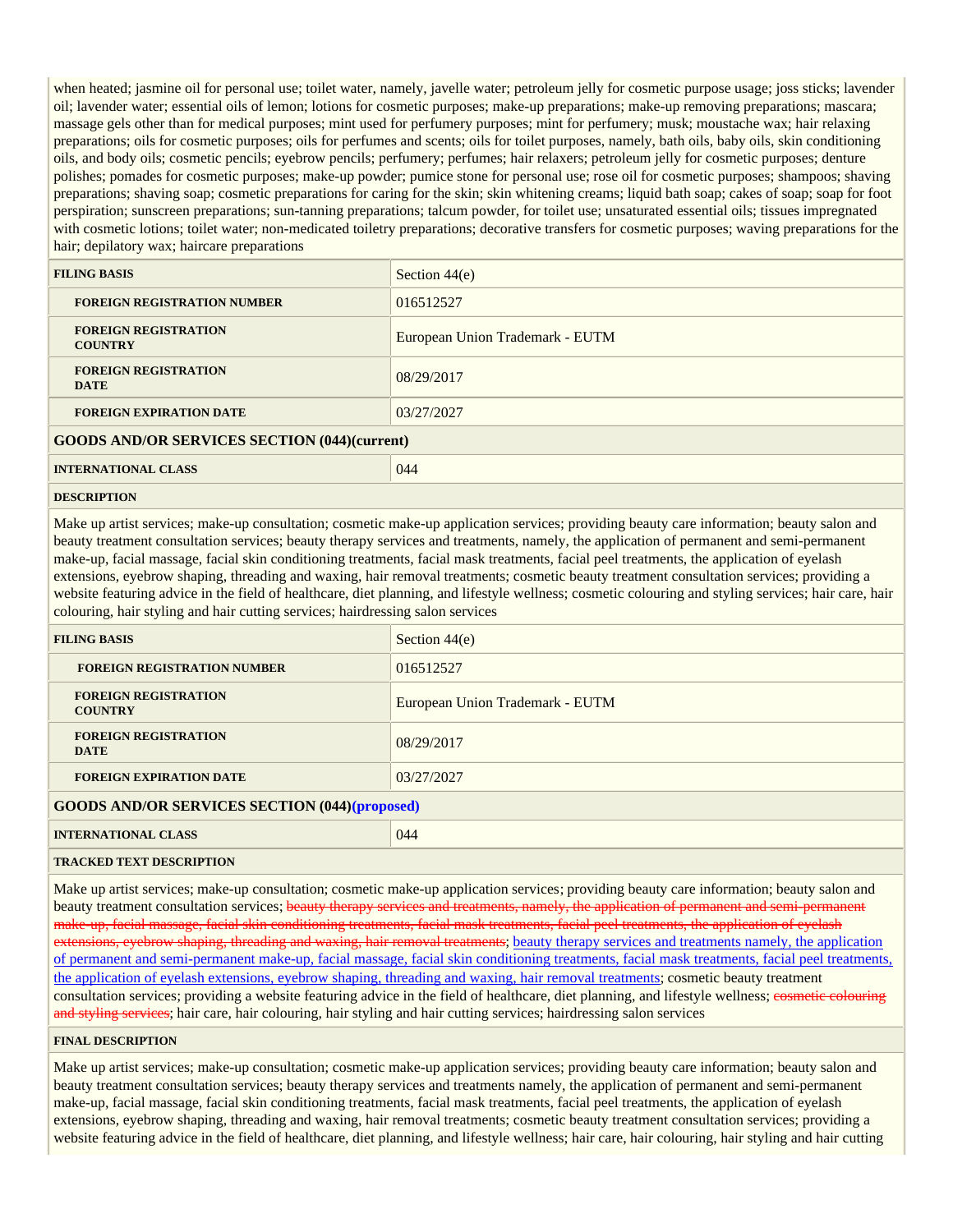| services; hairdressing salon services         |                                                                                                                                                                           |  |
|-----------------------------------------------|---------------------------------------------------------------------------------------------------------------------------------------------------------------------------|--|
| <b>FILING BASIS</b>                           | Section $44(e)$                                                                                                                                                           |  |
| <b>FOREIGN REGISTRATION NUMBER</b>            | 016512527                                                                                                                                                                 |  |
| <b>FOREIGN REGISTRATION</b><br><b>COUNTRY</b> | European Union Trademark - EUTM                                                                                                                                           |  |
| <b>FOREIGN REGISTRATION</b><br><b>DATE</b>    | 08/29/2017                                                                                                                                                                |  |
| <b>FOREIGN EXPIRATION DATE</b>                | 03/27/2027                                                                                                                                                                |  |
| <b>SIGNATURE SECTION</b>                      |                                                                                                                                                                           |  |
| <b>RESPONSE SIGNATURE</b>                     | /sabel/                                                                                                                                                                   |  |
| <b>SIGNATORY'S NAME</b>                       | Sally M. Abel                                                                                                                                                             |  |
| <b>SIGNATORY'S POSITION</b>                   | Attorney of record, California Bar Member                                                                                                                                 |  |
| <b>DATE SIGNED</b>                            | 08/17/2018                                                                                                                                                                |  |
| <b>AUTHORIZED SIGNATORY</b>                   | <b>YES</b>                                                                                                                                                                |  |
| <b>CONCURRENT APPEAL NOTICE FILED</b>         | NO <sub>1</sub>                                                                                                                                                           |  |
| <b>FILING INFORMATION SECTION</b>             |                                                                                                                                                                           |  |
| <b>SUBMIT DATE</b>                            | Fri Aug 17 15:27:37 EDT 2018                                                                                                                                              |  |
| <b>TEAS STAMP</b>                             | USPTO/RFR-XX.XXX.XXX.XX-2<br>0180817152737645485-87418<br>835-610aa5543e6c6b83c40a1<br>453b118fb2c32d1dbd9387c63<br>7e33c66ec8b64fbc3380-N/A-<br>N/A-20180816141347176190 |  |

Under the Paperwork Reduction Act of 1995 no persons are required to respond to a collection of information unless it displays a valid OMB control number. PTO Form 1960 (Rev 10/2011) OMB No. 0651-0050 (Exp 09/20/2020)

**Request for Reconsideration after Final Action**

# **To the Commissioner for Trademarks:**

Application serial no. **87418835** THE VINTAGE VAMP(Standard Characters, see https://tmng-al.uspto.gov/resting2/api/img/87418835/large) has been amended as follows:

# **CLASSIFICATION AND LISTING OF GOODS/SERVICES**

# **Applicant proposes to amend the following class of goods/services in the application:**

**Current:** Class 003 for Cosmetics not including nail cosmetics; make up not including makeup for nails; cosmetic preparations for skin care; solid powder for compacts; lipsticks; lip gloss; make-up powder and foundation; skin moisturisers; cosmetic beauty care preparations, not including preparations for nails; body care preparations, namely, body scrubs, shower gels, toners, cleansers, oils, masks and gels for the skin; essential oils for personal use; preparations for removing make-up; lotions, creams and conditioners for the face, hands and body; beauty masks; abrasive cloth; abrasive paper; abrasive sand; adhesives for affixing false hair; adhesives for cosmetic purposes; after-shave lotions; almond milk for cosmetic purposes; essential almond oils; almond soap; aloe vera preparations for cosmetic purposes; alum stones; antiperspirant soap; antiperspirants; aromatics oils; astringents for cosmetic purposes; non-medicated lip, body, hand and foot balms; bath salts, not for medical purposes; cosmetic preparations for baths; beard dyes; bergamot oil; bleaching preparations for cosmetic purposes; breath freshening sprays; breath freshening strips; cakes of toilet soap; essential oils of cedarwood; essential oils of citron; cleansing milk for toilet purposes; coloring preparations for cosmetic purposes; color-removing preparations for hair; at-home color brightening preparations for cosmetic purposes; cosmetic kits, namely, make-up kits comprised of lipstick, lip gloss, lip balm, eyeshadow, eyeliner, lip liner, blusher, foundation, eyebrow pencil; cosmetic preparations for slimming purposes; cosmetics for animals; cotton sticks for cosmetic purposes; cotton wool for cosmetic purposes; cosmetic creams; dental bleaching gels; deodorant soap; deodorants for human beings or for animals; depilatories; depilatory preparations; douching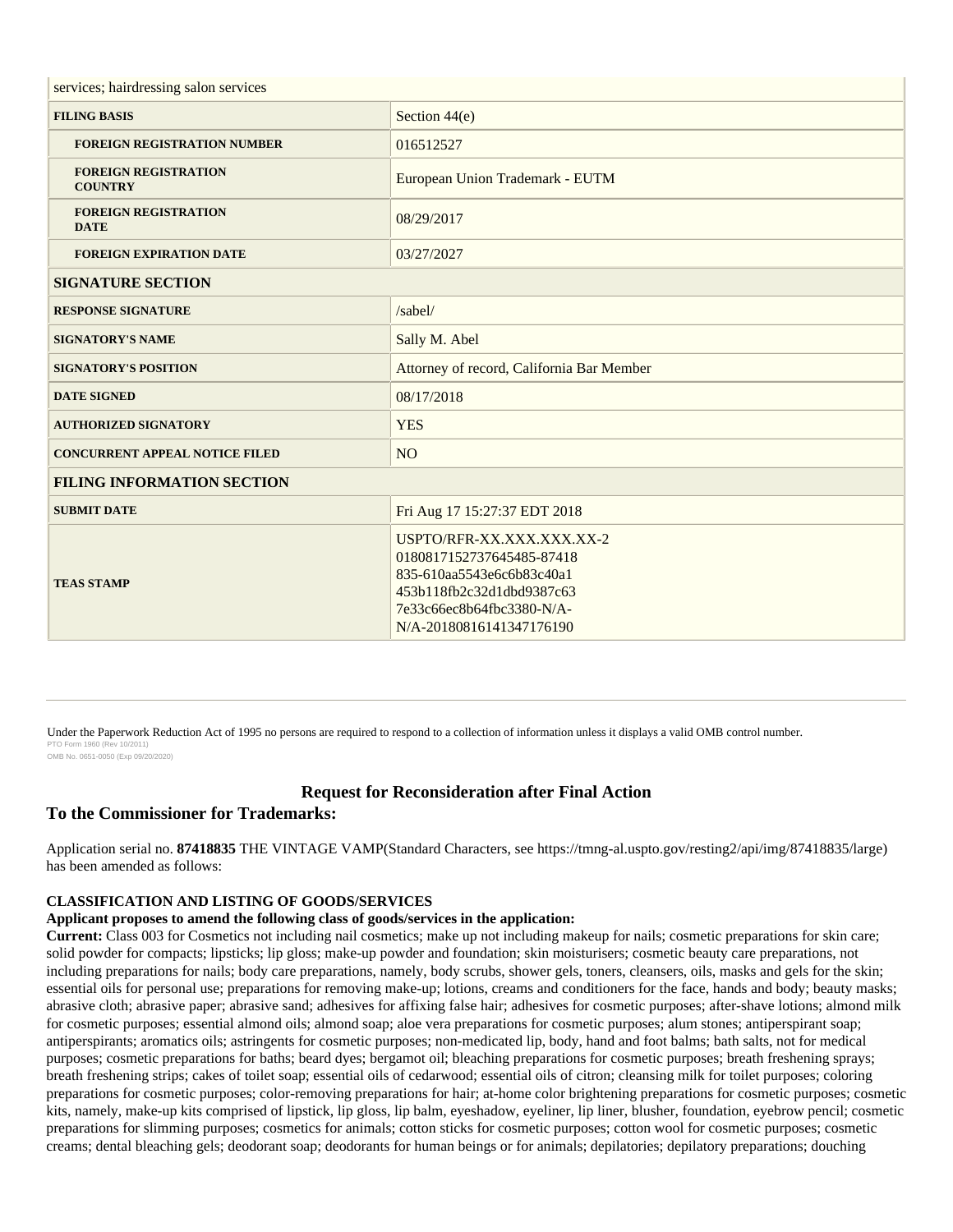preparations for personal sanitary or deodorant purposes; dry shampoos; cosmetic hair dyes; eau de cologne; emery paper and cloth; essential oils; ethereal essences; ethereal oils; extracted essential oils from flowers; eyebrow cosmetics; eyebrow pencils; adhesives for affixing false eyelashes; cosmetic preparations for eyelashes; false eyelashes; flower perfume oils; flower extracts sold as components of cosmetics and perfumery; greases for cosmetic purposes; hair colorants; hair dyes; hair lotions; hair spray; hair waving preparations; hydrogen peroxide for cosmetic purposes; incense; scented essential oils used to produce aromas when heated; jasmine oil for personal use; toilet water, namely, javelle water; petroleum jelly for cosmetic purpose usage; joss sticks; lavender oil; lavender water; essential oils of lemon; lotions for cosmetic purposes; make-up preparations; make-up removing preparations; mascara; massage gels other than for medical purposes; mint used for perfumery purposes; mint for perfumery; musk; moustache wax; hair relaxing preparations; oils for cosmetic purposes; oils for perfumes and scents; oils for toilet purposes, namely, bath oils, baby oils, skin conditioning oils, and body oils; cosmetic pencils; eyebrow pencils; perfumery; perfumes; hair relaxers; petroleum jelly for cosmetic purposes; denture polishes; pomades for cosmetic purposes; make-up powder; pumice stone for personal use; rose oil for cosmetic purposes; shampoos; shaving preparations; shaving soap; cosmetic preparations for caring for the skin; skin whitening creams; liquid bath soap; cakes of soap; soap for foot perspiration; sunscreen preparations; sun-tanning preparations; talcum powder, for toilet use; unsaturated essential oils; tissues impregnated with cosmetic lotions; toilet water; non-medicated toiletry preparations; decorative transfers for cosmetic purposes; waving preparations for the hair; depilatory wax; haircare preparations Original Filing Basis:

**Filing Basis: Section 44(e), Based on Foreign Registration:** *For all applications:* The applicant attaches a copy of [ European Union Trademark - EUTM registration number 016512527 registered 08/29/2017 with a renewal date of \_\_\_\_\_\_\_\_\_\_ and an expiration date of 03/27/2027 ], and translation thereof, if appropriate. *For a trademark or service mark application*: As of the application filing date, the applicant had a bona fide intention, and was entitled, to use the mark in commerce on or in connection with the identified goods/services. *For a collective trademark, collective service mark, or collective membership mark application:* As of the application filing date, the applicant had a bona fide intention, and was entitled, to exercise legitimate control over the use of the mark in commerce by members on or in connection with the identified goods/services/collective membership organization. *For a certification mark application:* As of the application filing date, the applicant had a bona fide intention, and was entitled, to exercise legitimate control over the use of the mark in commerce by authorized users on or in connection with the identified goods/services, and the applicant will not engage in the production or marketing of the goods/services to which the mark is applied, except to advertise or promote recognition of the certification program or of the goods or services that meet the certification standards of the applicant.

#### **Proposed:**

**Tracked Text Description:** Cosmetics not including nail cosmetics; make up not including makeup for nails; cosmetic preparations for skin care; solid powder for compacts; lipsticks; lip gloss; make-up powder and foundation; skin moisturisers; cosmetic beauty care preparations, not including preparations for nails; body care preparations, namely, body serubs, shower gels, toners, cleansers, oils, masks and gels for the skin; body care preparations, namely, body scrubs, shower gels; non-medicated skin care preparations, namely, toners, cleansers, oils, masks, and gels; essential oils for personal use; preparations for removing make-up; lotions, creams and conditioners for the face, hands and body; beauty masks; abrasive cloth; abrasive paper; abrasive sand; adhesives for affixing false hair; adhesives for cosmetic purposes; after-shave lotions; almond milk for cosmetic purposes; essential almond oils; almond soap; aloe vera preparations for cosmetic purposes; alum stones; antiperspirant soap; antiperspirants; aromatics oils; astringents for cosmetic purposes; non-medicated lip, body, hand and foot balms; bath salts, not for medical purposes; cosmetic preparations for baths; beard dyes; bergamot oil; bleaching preparations for cosmetic purposes; breath freshening sprays; breath freshening strips; cakes of toilet soap; essential oils of cedarwood; essential oils of citron; cleansing milk for toilet purposes; coloring preparations for cosmetic purposes; color-removing preparations for hair; cosmetic kits, namely, make-up kits comprised of lipstick, lip gloss, lip balm, eyeshadow, eyeliner, lip liner, blusher, foundation, eyebrow pencil; at-home color brightening preparations for cosmetic purposes; cosmetic kits, namely make-up kits comprised of lipstick, lip gloss, lip balm, eyeshadow, eyeliner, lip liner, blusher, foundation, eyebrow pencil; cosmetic preparations for slimming purposes; cosmetics for animals; cotton sticks for cosmetic purposes; cotton wool for cosmetic purposes; cosmetic creams; dental bleaching gels; deodorant soap; deodorants for human beings or for animals; depilatories; depilatory preparations; douching preparations for personal sanitary or deodorant purposes; dry shampoos; cosmetic hair dyes; eau de cologne; emery paper and cloth; essential oils; ethereal essences; ethereal oils; extracted essential oils from flowers; eyebrow cosmetics; eyebrow pencils; adhesives for affixing false eyelashes; cosmetic preparations for eyelashes; false eyelashes; flower perfume oils; flower extracts sold as components of cosmetics and perfumery; greases for cosmetic purposes; hair colorants; hair dyes; hair lotions; hair spray; hair waving preparations; hydrogen peroxide for cosmetic purposes; incense; scented essential oils used to produce aromas when heated; jasmine oil for personal use; toilet water, namely, javelle water; petroleum jelly for cosmetic purpose usage; joss sticks; lavender oil; lavender water; essential oils of lemon; lotions for cosmetic purposes; make-up preparations; make-up removing preparations; mascara; massage gels other than for medical purposes; mint used for perfumery purposes; mint for perfumery; musk; moustache wax; hair relaxing preparations; oils for cosmetic purposes; oils for perfumes and scents; oils for toilet purposes, namely, bath oils, baby oils, skin conditioning oils, and body oils; cosmetic pencils; eyebrow pencils; perfumery; perfumes; hair relaxers; petroleum jelly for cosmetic purposes; denture polishes; pomades for cosmetic purposes; make-up powder; pumice stone for personal use; rose oil for cosmetic purposes; shampoos; shaving preparations; shaving soap; cosmetic preparations for caring for the skin; skin whitening creams; liquid bath soap; cakes of soap; soap for foot perspiration; sunscreen preparations; sun-tanning preparations; talcum powder, for toilet use; unsaturated essential oils; tissues impregnated with cosmetic lotions; toilet water; non-medicated toiletry preparations; decorative transfers for cosmetic purposes; waving preparations for the hair; depilatory wax; haircare preparations

Class 003 for Cosmetics not including nail cosmetics; make up not including makeup for nails; cosmetic preparations for skin care; solid powder for compacts; lipsticks; lip gloss; make-up powder and foundation; skin moisturisers; cosmetic beauty care preparations, not including preparations for nails; body care preparations, namely, body scrubs, shower gels; non-medicated skin care preparations, namely, toners,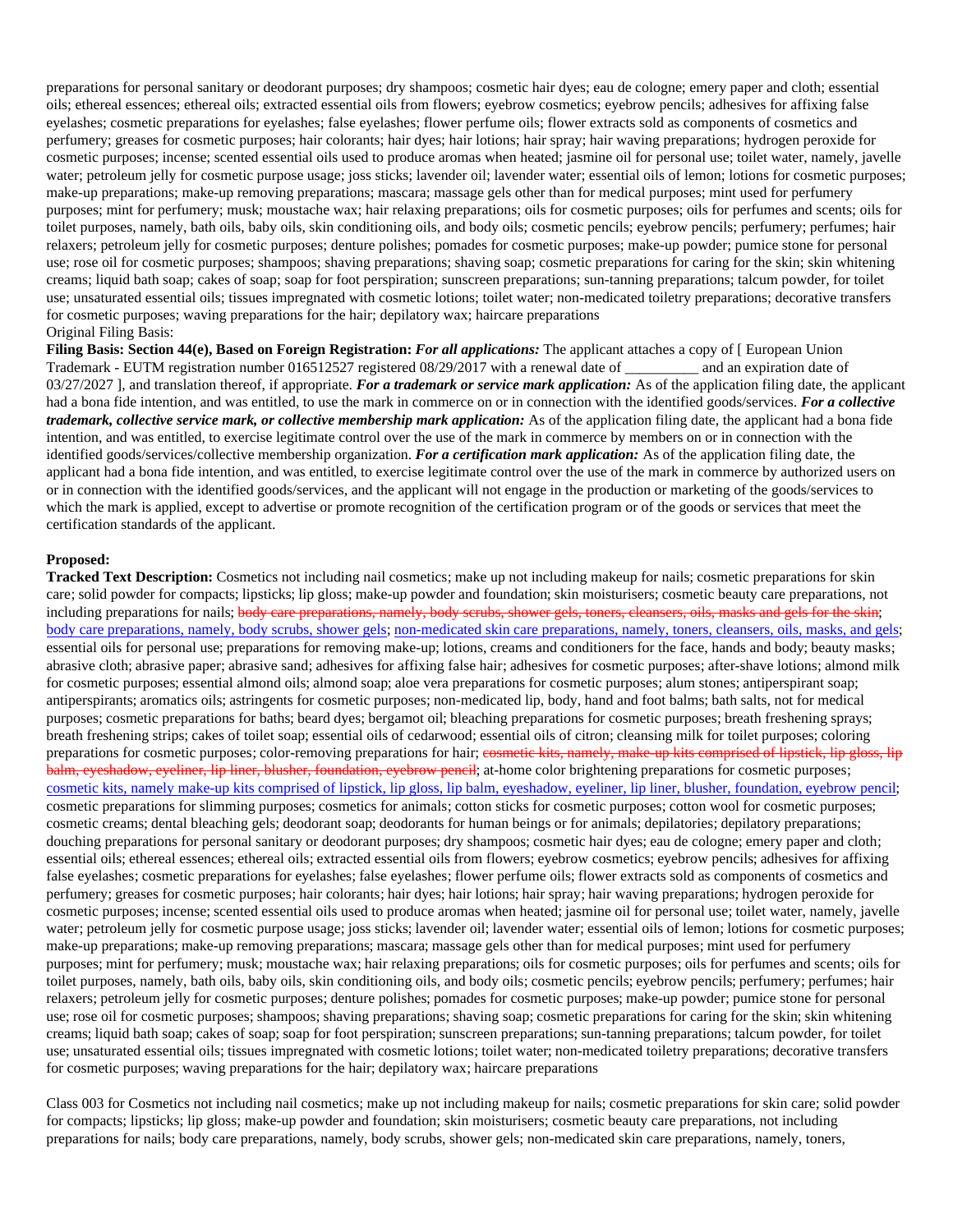cleansers, oils, masks, and gels; essential oils for personal use; preparations for removing make-up; lotions, creams and conditioners for the face, hands and body; beauty masks; abrasive cloth; abrasive paper; abrasive sand; adhesives for affixing false hair; adhesives for cosmetic purposes; after-shave lotions; almond milk for cosmetic purposes; essential almond oils; almond soap; aloe vera preparations for cosmetic purposes; alum stones; antiperspirant soap; antiperspirants; aromatics oils; astringents for cosmetic purposes; non-medicated lip, body, hand and foot balms; bath salts, not for medical purposes; cosmetic preparations for baths; beard dyes; bergamot oil; bleaching preparations for cosmetic purposes; breath freshening sprays; breath freshening strips; cakes of toilet soap; essential oils of cedarwood; essential oils of citron; cleansing milk for toilet purposes; coloring preparations for cosmetic purposes; color-removing preparations for hair; at-home color brightening preparations for cosmetic purposes; cosmetic kits, namely make-up kits comprised of lipstick, lip gloss, lip balm, eyeshadow, eyeliner, lip liner, blusher, foundation, eyebrow pencil; cosmetic preparations for slimming purposes; cosmetics for animals; cotton sticks for cosmetic purposes; cotton wool for cosmetic purposes; cosmetic creams; dental bleaching gels; deodorant soap; deodorants for human beings or for animals; depilatories; depilatory preparations; douching preparations for personal sanitary or deodorant purposes; dry shampoos; cosmetic hair dyes; eau de cologne; emery paper and cloth; essential oils; ethereal essences; ethereal oils; extracted essential oils from flowers; eyebrow cosmetics; eyebrow pencils; adhesives for affixing false eyelashes; cosmetic preparations for eyelashes; false eyelashes; flower perfume oils; flower extracts sold as components of cosmetics and perfumery; greases for cosmetic purposes; hair colorants; hair dyes; hair lotions; hair spray; hair waving preparations; hydrogen peroxide for cosmetic purposes; incense; scented essential oils used to produce aromas when heated; jasmine oil for personal use; toilet water, namely, javelle water; petroleum jelly for cosmetic purpose usage; joss sticks; lavender oil; lavender water; essential oils of lemon; lotions for cosmetic purposes; make-up preparations; make-up removing preparations; mascara; massage gels other than for medical purposes; mint used for perfumery purposes; mint for perfumery; musk; moustache wax; hair relaxing preparations; oils for cosmetic purposes; oils for perfumes and scents; oils for toilet purposes, namely, bath oils, baby oils, skin conditioning oils, and body oils; cosmetic pencils; eyebrow pencils; perfumery; perfumes; hair relaxers; petroleum jelly for cosmetic purposes; denture polishes; pomades for cosmetic purposes; make-up powder; pumice stone for personal use; rose oil for cosmetic purposes; shampoos; shaving preparations; shaving soap; cosmetic preparations for caring for the skin; skin whitening creams; liquid bath soap; cakes of soap; soap for foot perspiration; sunscreen preparations; sun-tanning preparations; talcum powder, for toilet use; unsaturated essential oils; tissues impregnated with cosmetic lotions; toilet water; non-medicated toiletry preparations; decorative transfers for cosmetic purposes; waving preparations for the hair; depilatory wax; haircare preparations **Filing Basis: Section 44(e), Based on Foreign Registration:***For all applications:* The applicant attaches a copy of [ European Union Trademark - EUTM registration number 016512527 registered 08/29/2017 with a renewal date of and an expiration date of

03/27/2027 ], and translation thereof, if appropriate, before the application may proceed to registration. *For a trademark or service mark application:* As of the application filing date, the applicant had a bona fide intention, and was entitled, to use the mark in commerce on or in connection with the identified goods/services. *For a collective trademark, collective service mark, or collective membership mark application:* As of the application filing date, the applicant had a bona fide intention, and was entitled, to exercise legitimate control over the use of the mark in commerce by members on or in connection with the identified goods/services/collective membership organization. *For a certification mark application*: As of the application filing date, the applicant had a bona fide intention, and was entitled, to exercise legitimate control over the use of the mark in commerce by authorized users on or in connection with the identified goods/services, and the applicant will not engage in the production or marketing of the goods/services to which the mark is applied, except to advertise or promote recognition of the certification program or of the goods or services that meet the certification standards of the applicant.

# **Applicant proposes to amend the following class of goods/services in the application:**

**Current:** Class 044 for Make up artist services; make-up consultation; cosmetic make-up application services; providing beauty care information; beauty salon and beauty treatment consultation services; beauty therapy services and treatments, namely, the application of permanent and semi-permanent make-up, facial massage, facial skin conditioning treatments, facial mask treatments, facial peel treatments, the application of eyelash extensions, eyebrow shaping, threading and waxing, hair removal treatments; cosmetic beauty treatment consultation services; providing a website featuring advice in the field of healthcare, diet planning, and lifestyle wellness; cosmetic colouring and styling services; hair care, hair colouring, hair styling and hair cutting services; hairdressing salon services Original Filing Basis:

**Filing Basis: Section 44(e), Based on Foreign Registration:** *For all applications:* The applicant attaches a copy of [ European Union Trademark - EUTM registration number 016512527 registered 08/29/2017 with a renewal date of \_\_\_\_\_\_\_\_\_\_ and an expiration date of 03/27/2027 ], and translation thereof, if appropriate. *For a trademark or service mark application*: As of the application filing date, the applicant had a bona fide intention, and was entitled, to use the mark in commerce on or in connection with the identified goods/services. *For a collective trademark, collective service mark, or collective membership mark application:* As of the application filing date, the applicant had a bona fide intention, and was entitled, to exercise legitimate control over the use of the mark in commerce by members on or in connection with the identified goods/services/collective membership organization. *For a certification mark application:* As of the application filing date, the applicant had a bona fide intention, and was entitled, to exercise legitimate control over the use of the mark in commerce by authorized users on or in connection with the identified goods/services, and the applicant will not engage in the production or marketing of the goods/services to which the mark is applied, except to advertise or promote recognition of the certification program or of the goods or services that meet the certification standards of the applicant.

# **Proposed:**

**Tracked Text Description:** Make up artist services; make-up consultation; cosmetic make-up application services; providing beauty care information; beauty salon and beauty treatment consultation services; beauty therapy services and treatments, namely, the application of permanent and semi-permanent make-up, facial massage, facial skin conditioning treatments, facial mask treatments, facial peel treatments, the application of eyelash extensions, eyebrow shaping, threading and waxing, hair removal treatments; beauty therapy services and treatments